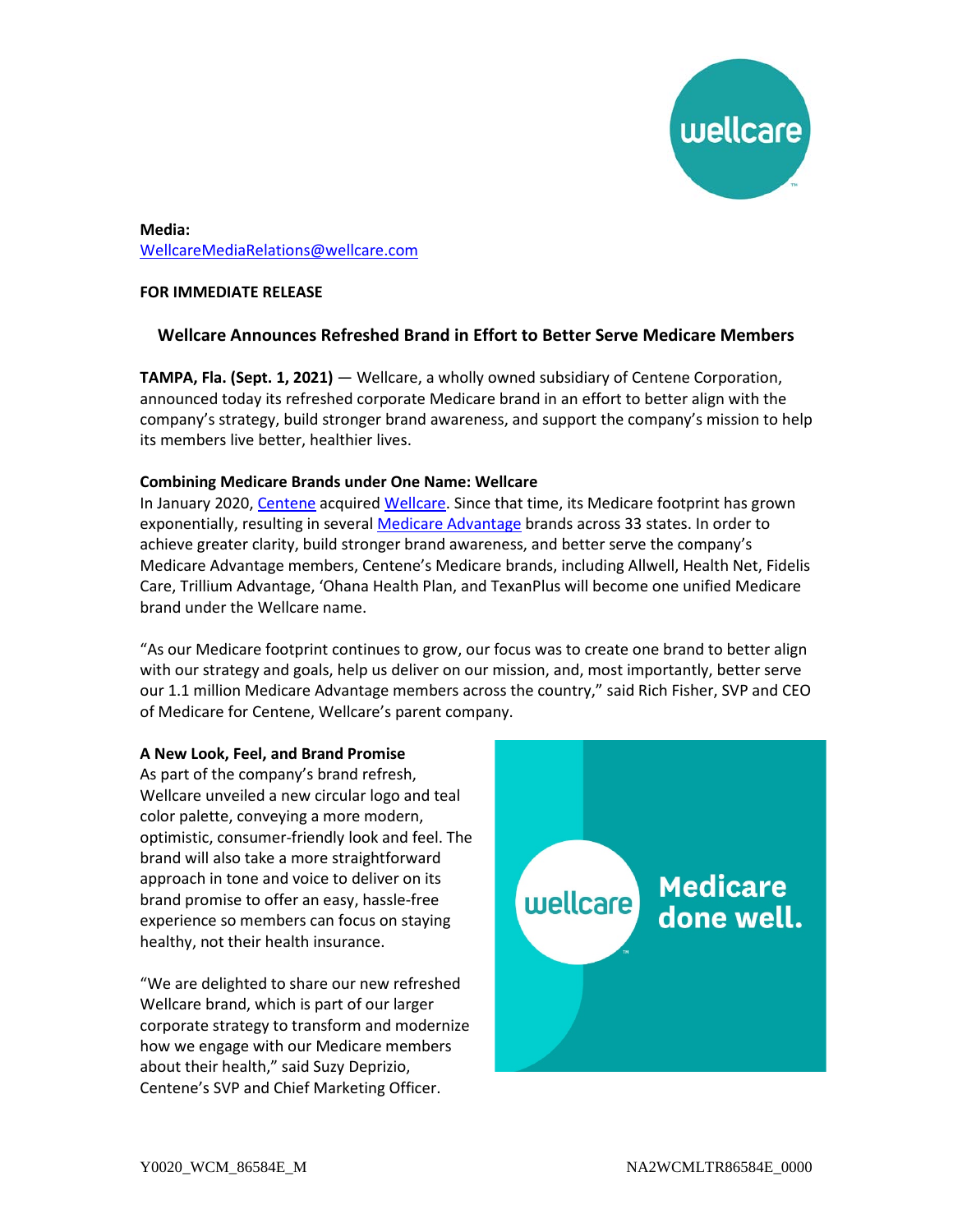

For more than 20 years, Wellcare has offered a wide range of Medicare products, including Medicare Advantage and Medicare Prescription Drug Plans (PDP), which offer affordable coverage beyond Original Medicare. Today, the company offers benefits with every Medicare beneficiary in mind, such as dental, hearing and vision services; Flex cards to assist with co-pays; transportation services; telehealth visits; wellness and fitness programs; in-home support services; and special supplemental benefits for the chronically ill.

To learn more about Medicare options with Wellcare, visit [www.wellcare.com.](http://www.wellcare.com/)

## **About Wellcare**

For more than 20 years, Wellcare has offered a range of Medicare products, including Medicare Advantage and Medicare Prescription Drug Plans (PDP), which offer affordable coverage beyond Original Medicare. Today, the company offers benefits with every Medicare beneficiary in mind, such as dental, hearing and vision services; Flex cards to assist with co-pays; transportation services; telehealth visits; wellness and fitness programs; in-home support services; and special supplemental benefits for the chronically ill. Wellcare is a wholly owned subsidiary of Centene Corporation, a leading multi-national healthcare enterprise committed to transforming the health of the community, one person at a time. Beginning Jan. 1, 2022, Centene's Medicare brands, including Allwell, Health Net, Fidelis Care, Trillium Advantage, 'Ohana Health Plan, and TexanPlus will transition to the Wellcare brand. For more information about Wellcare, visit [www.wellcare.com.](http://www.wellcare.com/)

# **About Centene**

Centene Corporation, a Fortune 25 company, is a leading multi-national healthcare enterprise that is committed to helping people live healthier lives. The Company takes a local approach – with local brands and local teams – to provide fully integrated, high-quality, and cost-effective services to government-sponsored and commercial healthcare programs, focusing on underinsured and uninsured individuals. Centene offers affordable and high-quality products to nearly 1 in 15 individuals across the nation, including Medicaid and Medicare members (including Medicare Prescription Drug Plans) as well as individuals and families served by the Health Insurance Marketplace, the TRICARE program, and individuals in correctional facilities. The Company also serves several international markets, and contracts with other healthcare and commercial organizations to provide a variety of specialty services focused on treating the whole person. Centene focuses on long-term growth and the development of its people, systems and capabilities so that it can better serve its members, providers, local communities, and government partners.

# *Forward-Looking Statements*

All statements, other than statements of current or historical fact, contained in this press release are forward-looking statements. Without limiting the foregoing, forward-looking statements often use words such as "believe," "anticipate," "plan," "expect," "estimate," "intend," "seek," "target," "goal," "may," "will," "would," "could," "should," "can," "continue" and other similar words or expressions (and the negative thereof). Centene (the Company, our,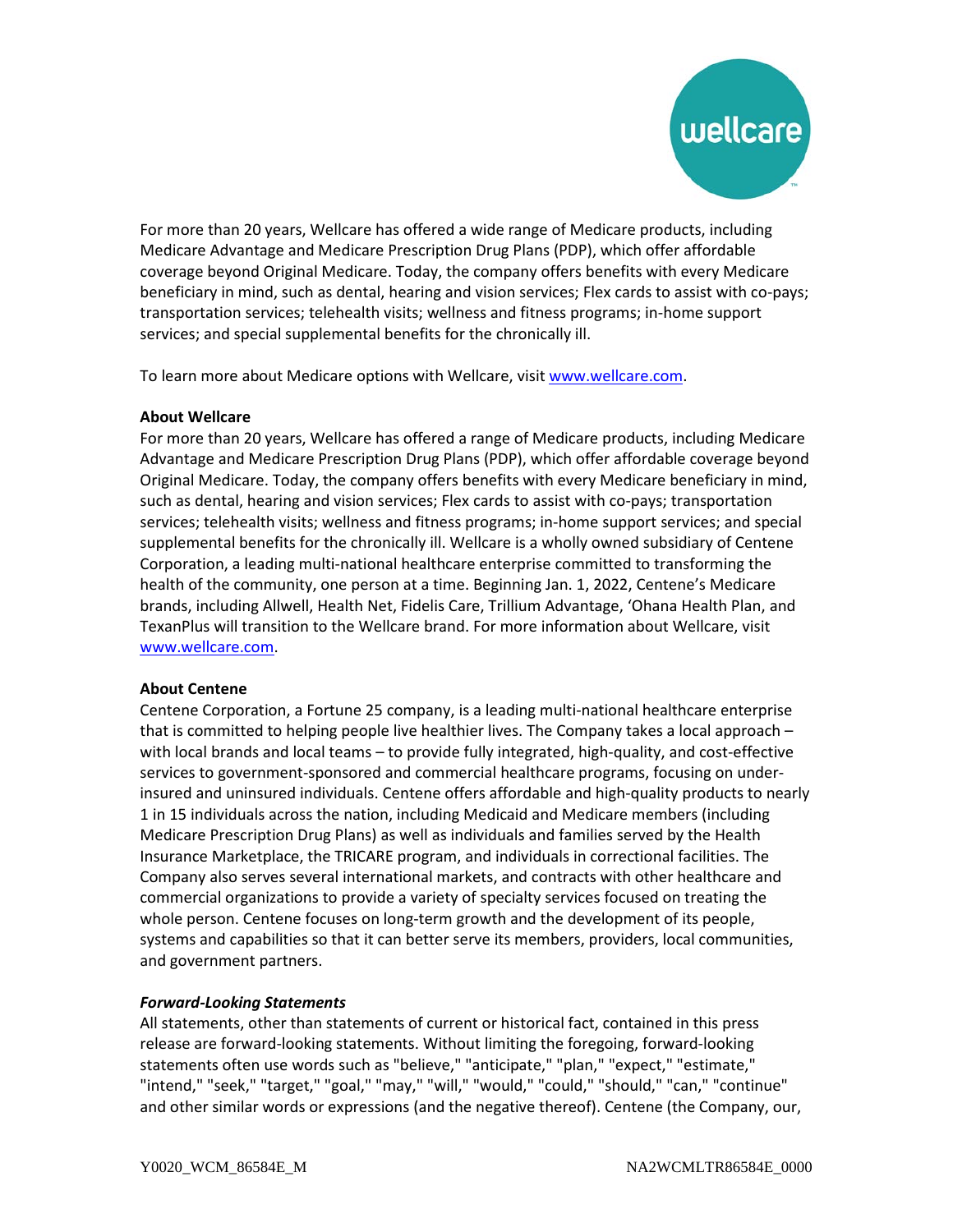

or we) intends such forward-looking statements to be covered by the safe-harbor provisions for forward-looking statements contained in the Private Securities Litigation Reform Act of 1995, and we are including this statement for purposes of complying with these safe-harbor provisions. In particular, these statements include, without limitation, statements about our future operating or financial performance, market opportunity, growth strategy, competition, expected activities in completed and future acquisitions, including statements about the impact of our proposed acquisition of Magellan Health (the Magellan Acquisition), our completed acquisition of WellCare Health Plans, Inc. (WellCare and such acquisition, the WellCare Acquisition), other recent and future acquisitions, investments, the adequacy of our available cash resources and our settlements with Ohio and Mississippi to resolve claims and/or allegations made by those states with regard to past practices at Envolve Pharmacy Solutions, Inc. (Envolve), as our pharmacy benefits manager (PBM) subsidiary, and other possible future claims and settlements related to the past practices at Envolve and our ability to settle claims with other states within the reserve estimate we have recorded and on other acceptable terms, or at all. These forward-looking statements reflect our current views with respect to future events and are based on numerous assumptions and assessments made by us in light of our experience and perception of historical trends, current conditions, business strategies, operating environments, future developments and other factors we believe appropriate. By their nature, forward-looking statements involve known and unknown risks and uncertainties and are subject to change because they relate to events and depend on circumstances that will occur in the future, including economic, regulatory, competitive and other factors that may cause our or our industry's actual results, levels of activity, performance or achievements to be materially different from any future results, levels of activity, performance or achievements expressed or implied by these forward-looking statements. These statements are not guarantees of future performance and are subject to risks, uncertainties and assumptions. All forward-looking statements included in this press release are based on information available to us on the date hereof. Except as may be otherwise required by law, we undertake no obligation to update or revise the forward-looking statements included in this press release, whether as a result of new information, future events or otherwise, after the date hereof. You should not place undue reliance on any forward-looking statements, as actual results may differ materially from projections, estimates, or other forward-looking statements due to a variety of important factors, variables and events including, but not limited to: the impact of COVID-19 on global markets, economic conditions, the healthcare industry and our results of operations and the response by governments and other third parties; the risk that regulatory or other approvals required for the Magellan Acquisition may be delayed or not obtained or are subject to unanticipated conditions that could require the exertion of management's time and our resources or otherwise have an adverse effect on us; the possibility that certain conditions to the consummation of the Magellan Acquisition will not be satisfied or completed on a timely basis and accordingly, the Magellan Acquisition may not be consummated on a timely basis or at all; uncertainty as to the expected financial performance of the combined company following completion of the Magellan Acquisition; the possibility that the expected synergies and value creation from the Magellan Acquisition or the WellCare Acquisition (or other acquired businesses) will not be realized, or will not be realized within the respective expected time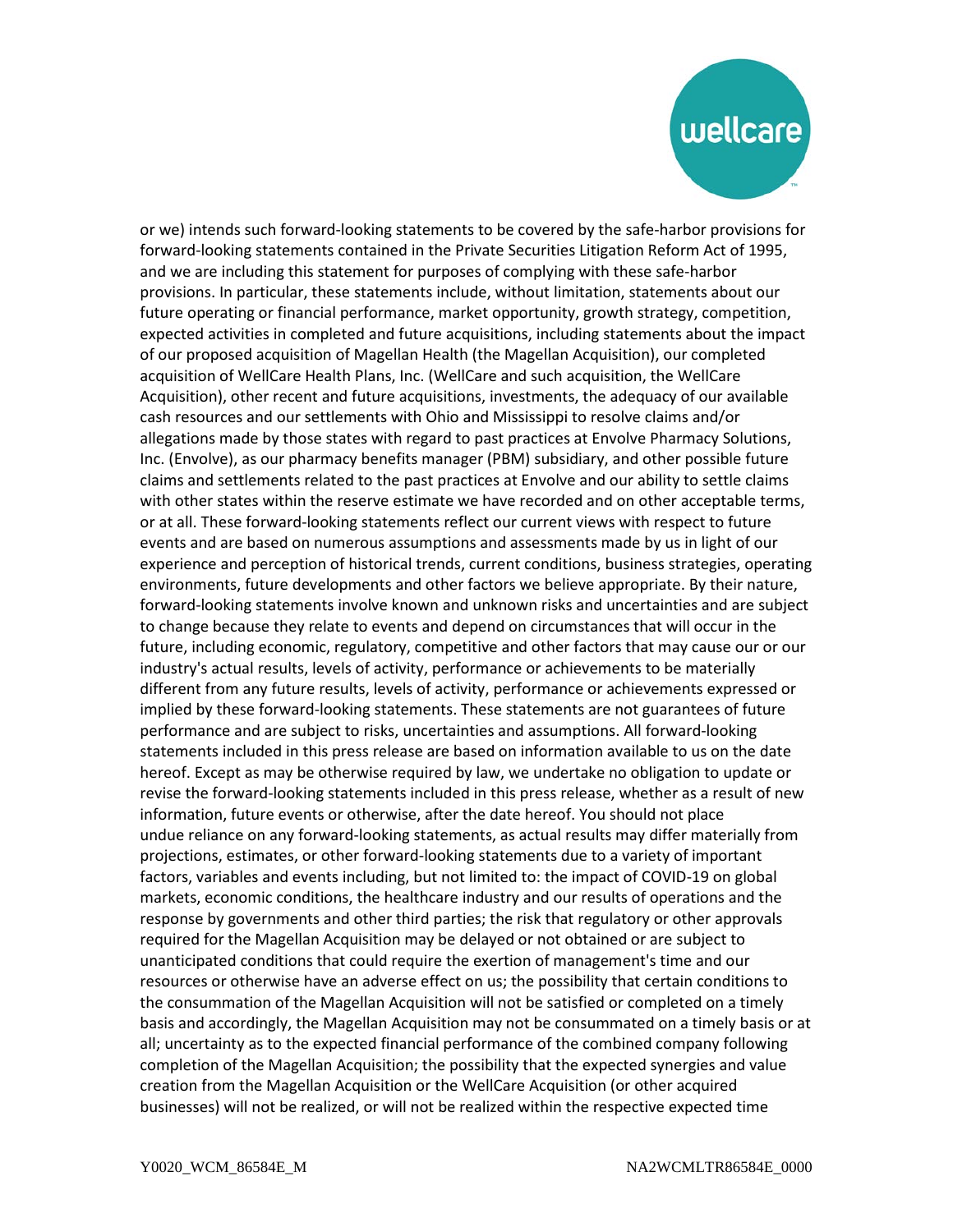

periods; the risk that unexpected costs will be incurred in connection with the completion and/or integration of the Magellan Acquisition or that the integration of Magellan Health will be more difficult or time consuming than expected; the risk that potential litigation in connection with the Magellan Acquisition may affect the timing or occurrence of the Magellan Acquisition or result in significant costs of defense, indemnification and liability; a downgrade of the credit rating of our indebtedness; the inability to retain key personnel; disruption from the announcement, pendency, completion and/or integration of the Magellan Acquisition or from the integration of the WellCare Acquisition, or similar risks from other acquisitions we may announce or complete from time to time, including potential adverse reactions or changes to business relationships with customers, employees, suppliers or regulators, making it more difficult to maintain business and operational relationships; our ability to accurately predict and effectively manage health benefits and other operating expenses and reserves, including fluctuations in medical utilization rates due to the impact of COVID-19; competition; membership and revenue declines or unexpected trends; changes in healthcare practices, new technologies and advances in medicine; increased healthcare costs; changes in economic, political or market conditions; changes in federal or state laws or regulations, including changes with respect to income tax reform or government healthcare programs as well as changes with respect to the Patient Protection and Affordable Care Act and the Health Care and Education Affordability Reconciliation Act (collectively referred to as the ACA) and any regulations enacted thereunder that may result from changing political conditions, the new administration or judicial actions; rate cuts or other payment reductions or delays by governmental payors and other risks and uncertainties affecting our government businesses; our ability to adequately price products; tax matters; disasters or major epidemics; changes in expected contract start dates; provider, state, federal, foreign and other contract changes and timing of regulatory approval of contracts; the expiration, suspension, or termination of our contracts with federal or state governments (including, but not limited to, Medicaid, Medicare, TRICARE or other customers); the difficulty of predicting the timing or outcome of legal or regulatory proceedings or matters, including claims against our PBM business or whether additional claims, reviews or investigations relating to our PBM business will be brought by states, the federal government or shareholder litigants, or government investigations; challenges to our contract awards; cyberattacks or other privacy or data security incidents; the exertion of management's time and our resources, and other expenses incurred and business changes required in connection with complying with the undertakings in connection with any regulatory, governmental or third party consents or approvals for acquisitions, including the Magellan Acquisition; disruption caused by significant completed and pending acquisitions making it more difficult to maintain business and operational relationships; the risk that unexpected costs will be incurred in connection with the completion and/or integration of acquisition transactions; changes in expected closing dates, estimated purchase price and accretion for acquisitions; the risk that acquired businesses will not be integrated successfully; restrictions and limitations in connection with our indebtedness; our ability to maintain or achieve improvement in the Centers for Medicare and Medicaid Services (CMS) Star ratings and maintain or achieve improvement in other quality scores in each case that can impact revenue and future growth; availability of debt and equity financing, on terms that are favorable to us; inflation; foreign currency fluctuations and risks and